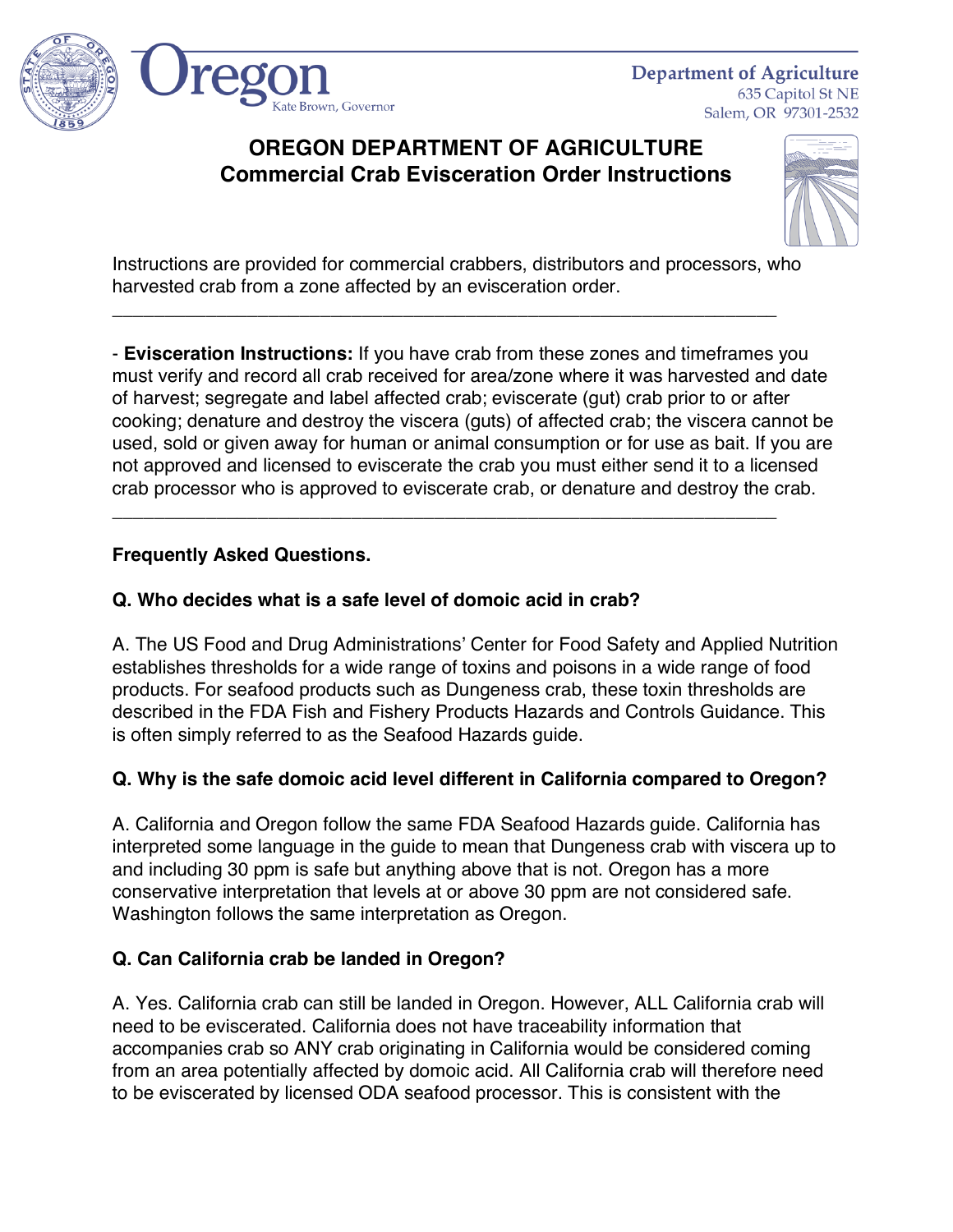requirement for evisceration for crab coming from a biotoxin management zone within Oregon.

### **Q. What is the effective date for the evisceration order of California crab?**

California crab harvested from January 15, 2019 onward will need to be eviscerated until further notice.

# **Q. Can whole crab be transported into Oregon?**

A. Yes. Whole crab from Californian waters can be transported into Oregon on trucks and other conveyances but must be sold directly to a licensed ODA crab processor for evisceration. Retail and wholesale sales of whole crab or any crab product forms containing any viscera from California are prohibited.

# **Q. Can whole crab be transported through Oregon?**

A. Yes. Whole crab can transit through Oregon however it will be at the discretion of the destination state or province whether that crab is considered from an approved source and unadulterated.

# **Q. When will the California crab evisceration requirement be lifted?**

A. It is unclear when California crab could be sold whole in Oregon. At this point the California Department of Public Health (CDPH) has indicated they do not intend to retest the crab. The process for lifting the evisceration requirement for California crab is the same as the process for Oregon crab. CDPH would need to provide two consecutive sample sets at least seven days apart with all crab viscera below 30 ppm.

#### **Q. What are the requirements to lift an Oregon crab evisceration?**

A. Crab coming from within an Oregon biotoxin management zone may be sold uneviscerated after two consecutive sets of samples below 30 ppm have been collected.

# **Q. Who should I call if I have more questions?**

For evisceration and HACCP related questions call ODA staff at the following numbers;

Alex Manderson (ODA) 503-842-2607 Judy Dowell (ODA) 503-871-2118

For other crab fishery management questions call ODFW staff at the following numbers;